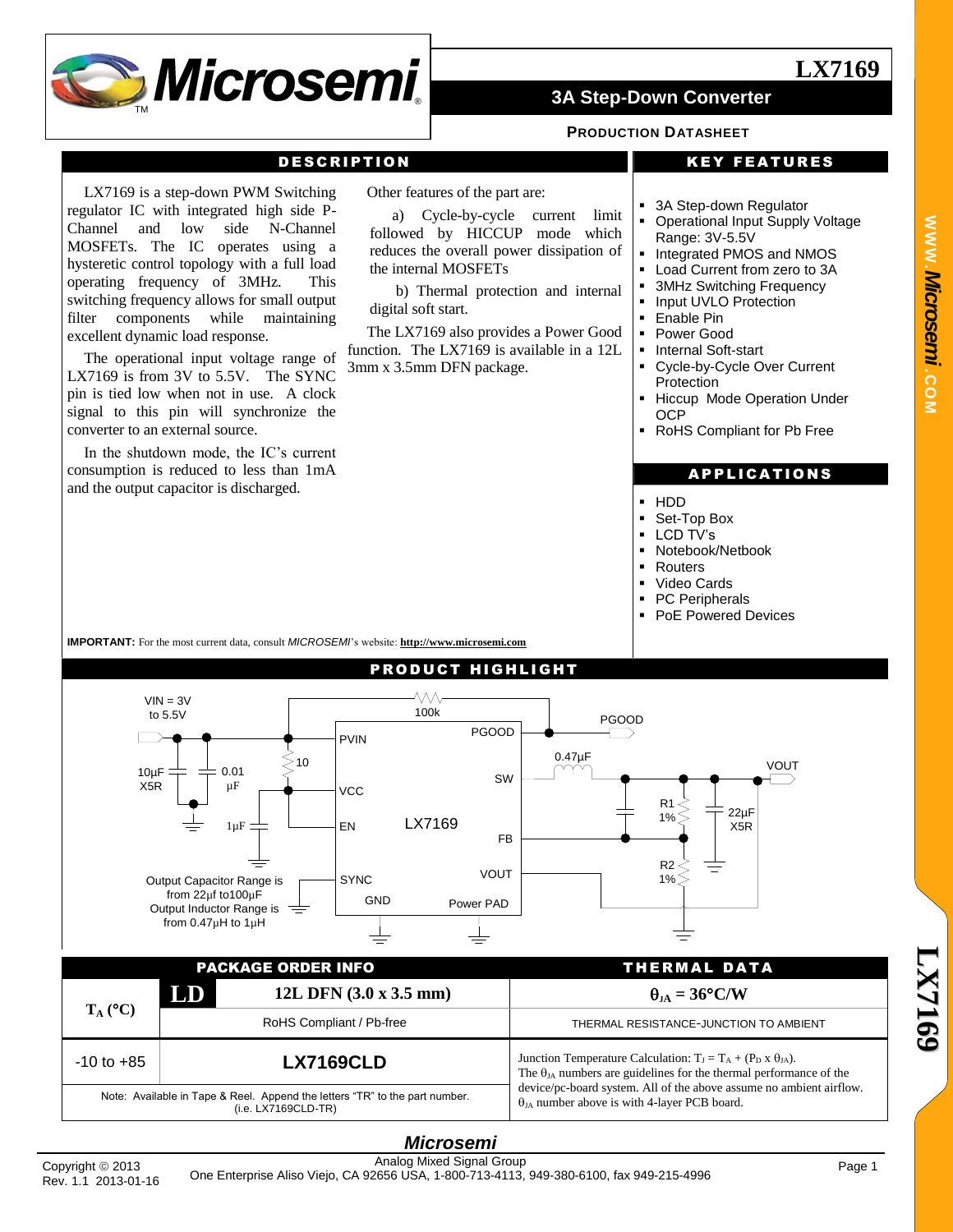

### **PRODUCTION DATASHEET**

### ABSOLUTE MAXIMUM RATINGS **ABSOLUTE MAXIMUM RATINGS**

| Peak Package Solder Reflow Temp. (40 seconds maximum exposure) 260°C (+0,-5) |  |
|------------------------------------------------------------------------------|--|

Notes: Exceeding these ratings could cause damage to the device. All voltages are with respect to GND. Currents are positive into, negative out of specified terminal. These are stress ratings only and functional operation of the device at these or any other conditions beyond those indicated under "Recommended Operating Conditions" are not implied. Exposure to "Absolute Maximum Ratings" for extended periods may affect device reliability.

**LX7169**



#### **LD PACKAGE**

(Top View) Exposed Pad = GND  $xxxx = Date/Lot Code$ RoHS / Pb-free 100% Matte Tin Lead Finish

|                                    |                        | ELECTRICAL CHARACTERISTICS                                                                                                                                                                                                                                                   |       |         |       |                        |
|------------------------------------|------------------------|------------------------------------------------------------------------------------------------------------------------------------------------------------------------------------------------------------------------------------------------------------------------------|-------|---------|-------|------------------------|
|                                    |                        | Unless otherwise specified, the following specifications apply over the operating ambient temperature of -10°C $\leq T_A \leq 85$ °C except where<br>otherwise noted with the following test conditions: VCC = $PVIN = 5V$ . Typical parameter refers to $T_{J=}25^{\circ}C$ |       |         |       |                        |
| Parameters                         | Symbol                 | <b>Test Conditions/Comments</b>                                                                                                                                                                                                                                              | Typ   | Max     | Units |                        |
| <b>Recommended Operating Range</b> |                        |                                                                                                                                                                                                                                                                              |       |         |       |                        |
| VCC, PVIN                          |                        |                                                                                                                                                                                                                                                                              | 3     |         | 5.5   | $\vee$                 |
| <b>Operating Current</b>           |                        |                                                                                                                                                                                                                                                                              |       |         |       |                        |
| <b>Input Current</b>               | lo                     | $ILOAD = 0$                                                                                                                                                                                                                                                                  |       | 12      |       | mA                     |
| Input Current at Shut Down         | $I_{IN}$               | $EN = GND$                                                                                                                                                                                                                                                                   |       | 0.001   | 1     | mA                     |
| <b>VCC Input UVLO</b>              |                        |                                                                                                                                                                                                                                                                              |       |         |       |                        |
| Under Voltage Lockout              | <b>VCC</b>             | VCC rising                                                                                                                                                                                                                                                                   |       | 2.4     | 2.8   | $\vee$                 |
| <b>UVLO Hysteresis</b>             |                        |                                                                                                                                                                                                                                                                              |       | 230     |       | mV                     |
| <b>Feedback</b>                    |                        |                                                                                                                                                                                                                                                                              |       |         |       |                        |
| Feedback Voltage Internal          | <b>V<sub>RFF</sub></b> | $T_A = 25$ °C                                                                                                                                                                                                                                                                | 0.792 | 0.800   | 0.808 | $\vee$                 |
| Reference                          |                        | Temperature range                                                                                                                                                                                                                                                            | 0.788 |         | 0.812 | $\vee$                 |
| <b>FB Pin Input Current</b>        | $I_{FB}$               |                                                                                                                                                                                                                                                                              |       |         | 10    | nA                     |
| Line Regulation                    |                        | $V_{IN}$ from 3V to 5.5V                                                                                                                                                                                                                                                     |       | 0.30    |       | $\%$                   |
| Load Regulation                    |                        | $ILOAD = 0.5$ to 3A                                                                                                                                                                                                                                                          |       | $-0.10$ |       | %A                     |
| Vout Voltage Positioning           | $V_{REG}$              | Vout = 1.2V, Hysteretic Mode                                                                                                                                                                                                                                                 |       | 1%      |       |                        |
| <b>Transient Response</b>          |                        | Load from 0.1 to 1.5 amps, $T_R = T_F = 100$ ns,<br>$V_{OUT} = 1.2V$ C <sub>OUT</sub> = 44µF                                                                                                                                                                                 |       | $+/-40$ |       | mV                     |
| <b>FB UVLO</b>                     |                        |                                                                                                                                                                                                                                                                              |       |         |       |                        |
| FB UVLO Threshold                  | VFBULVO                |                                                                                                                                                                                                                                                                              |       | 70%     |       | <b>V<sub>RFF</sub></b> |
|                                    |                        | <b>Microsemi</b>                                                                                                                                                                                                                                                             |       |         |       |                        |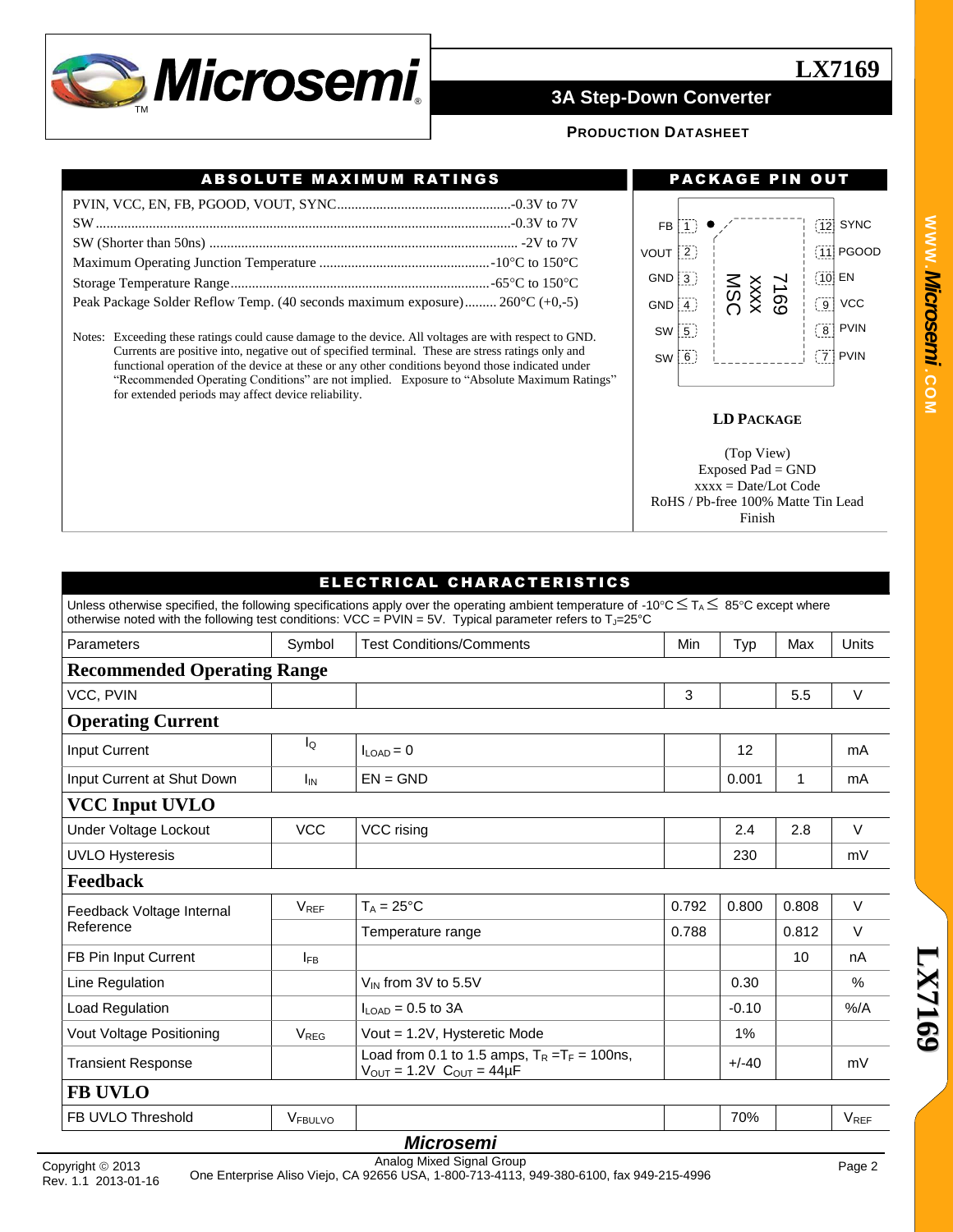

#### **PRODUCTION DATASHEET**

#### ELECTRICAL CHARACTERISTICS

|                                              |                         | Unless otherwise specified, the following specifications apply over the operating ambient temperature of -10°C $\leq T_A \leq 85$ °C except where<br>otherwise noted with the following test conditions: VCC = $PVIN = 5V$ . Typical parameter refers to $T_{J} = 25^{\circ}C$ |      |      |      |              |
|----------------------------------------------|-------------------------|--------------------------------------------------------------------------------------------------------------------------------------------------------------------------------------------------------------------------------------------------------------------------------|------|------|------|--------------|
| Parameters                                   | Symbol                  | <b>Test Conditions/Comments</b>                                                                                                                                                                                                                                                | Min  | Typ  | Max  | Units        |
| <b>OUTPUT DEVICE</b>                         |                         |                                                                                                                                                                                                                                                                                |      |      |      |              |
| R <sub>DSON</sub> of High Side               | R <sub>DSON_H</sub>     |                                                                                                                                                                                                                                                                                |      | 60   | 90   | $m\Omega$    |
| R <sub>DSON</sub> of Low Side                | $R_{DSON\_L}$           |                                                                                                                                                                                                                                                                                |      | 40   | 60   | $m\Omega$    |
| <b>Current Limit</b>                         | IL.                     |                                                                                                                                                                                                                                                                                | 3.75 | 4.5  | 5.5  | A            |
| Thermal Shut Down Threshold                  | $T_{\rm SH}$            |                                                                                                                                                                                                                                                                                |      | 150  |      | $^{\circ}$ C |
| <b>Hysteresis</b>                            | $T_{H}$                 |                                                                                                                                                                                                                                                                                |      | 20   |      | $^{\circ}$ C |
| <b>PVIN OVP</b>                              |                         |                                                                                                                                                                                                                                                                                |      |      |      |              |
| <b>Rising Threshold</b>                      | <b>OVPR</b>             |                                                                                                                                                                                                                                                                                |      | 6.5  |      | V            |
| <b>Falling Threshold</b>                     | <b>OVPF</b>             |                                                                                                                                                                                                                                                                                | 5.5  | 6.3  |      | V            |
| <b>OSCILLATOR FREQUENCY</b>                  |                         |                                                                                                                                                                                                                                                                                |      |      |      |              |
| <b>Switching Frequency</b>                   | F                       | In Constant Frequency Hysteretic Mode                                                                                                                                                                                                                                          | 2.6  | 3    | 3.4  | <b>MHz</b>   |
| <b>SOFT START</b>                            |                         |                                                                                                                                                                                                                                                                                |      |      |      |              |
| <b>Soft Start Time</b>                       | T <sub>ss</sub>         | From EN high to PGOOD high.                                                                                                                                                                                                                                                    |      | 500  |      | μs           |
| Hiccup Time                                  | THICCUP                 | $FB = 0.2V$                                                                                                                                                                                                                                                                    |      | 1.5  |      | ms           |
| <b>SYNC</b>                                  |                         |                                                                                                                                                                                                                                                                                |      |      |      |              |
| Input High                                   | M <sub>VIH</sub>        |                                                                                                                                                                                                                                                                                | 1    |      |      | $\vee$       |
| Input Low                                    | $M_{VIL}$               |                                                                                                                                                                                                                                                                                |      |      | 0.4  | $\vee$       |
| <b>EN INPUT</b>                              |                         |                                                                                                                                                                                                                                                                                |      |      |      |              |
| Input High                                   | EN <sub>VIH</sub>       |                                                                                                                                                                                                                                                                                | 1    |      |      | $\vee$       |
| Input Low                                    | <b>EN<sub>VIL</sub></b> |                                                                                                                                                                                                                                                                                |      |      | 0.4  | $\vee$       |
| Hysteresis                                   | $EN_{H}$                |                                                                                                                                                                                                                                                                                |      | 0.1  |      | $\vee$       |
| <b>Input Bias</b>                            | $EN_{\parallel}$        |                                                                                                                                                                                                                                                                                |      | 0.01 | 1    | μA           |
| POWER-GOOD                                   |                         |                                                                                                                                                                                                                                                                                |      |      |      |              |
| Power-good Transition High<br>Threshold      | $V_{PG}$                | V <sub>FB</sub> rising, In percentage of output voltage set-<br>point. During startup, the PGOOD will not go<br>high until the soft start cycle has finished.                                                                                                                  |      | 83   |      | %            |
| <b>Hysteresis</b>                            | <b>V<sub>PGHY</sub></b> | Either V <sub>FB</sub> rising or falling                                                                                                                                                                                                                                       |      | 40   |      | mV           |
| Power-good Internal FET<br>R <sub>DSON</sub> | PGRDSON                 | $VCC=5V$                                                                                                                                                                                                                                                                       |      | 100  | 300  | ohm          |
| PGOOD FET Leakage Current                    |                         |                                                                                                                                                                                                                                                                                |      | 0.01 | 1    | μA           |
| Pgood Internal Glitch Filter                 |                         |                                                                                                                                                                                                                                                                                |      | 5    |      | µSec         |
| <b>Output Discharge</b>                      |                         |                                                                                                                                                                                                                                                                                |      |      |      |              |
| Internal Discharge Resistor                  |                         |                                                                                                                                                                                                                                                                                | 80   | 200  | 1400 | ohm          |

**LX7169**

**L X 7 1 6**

**9**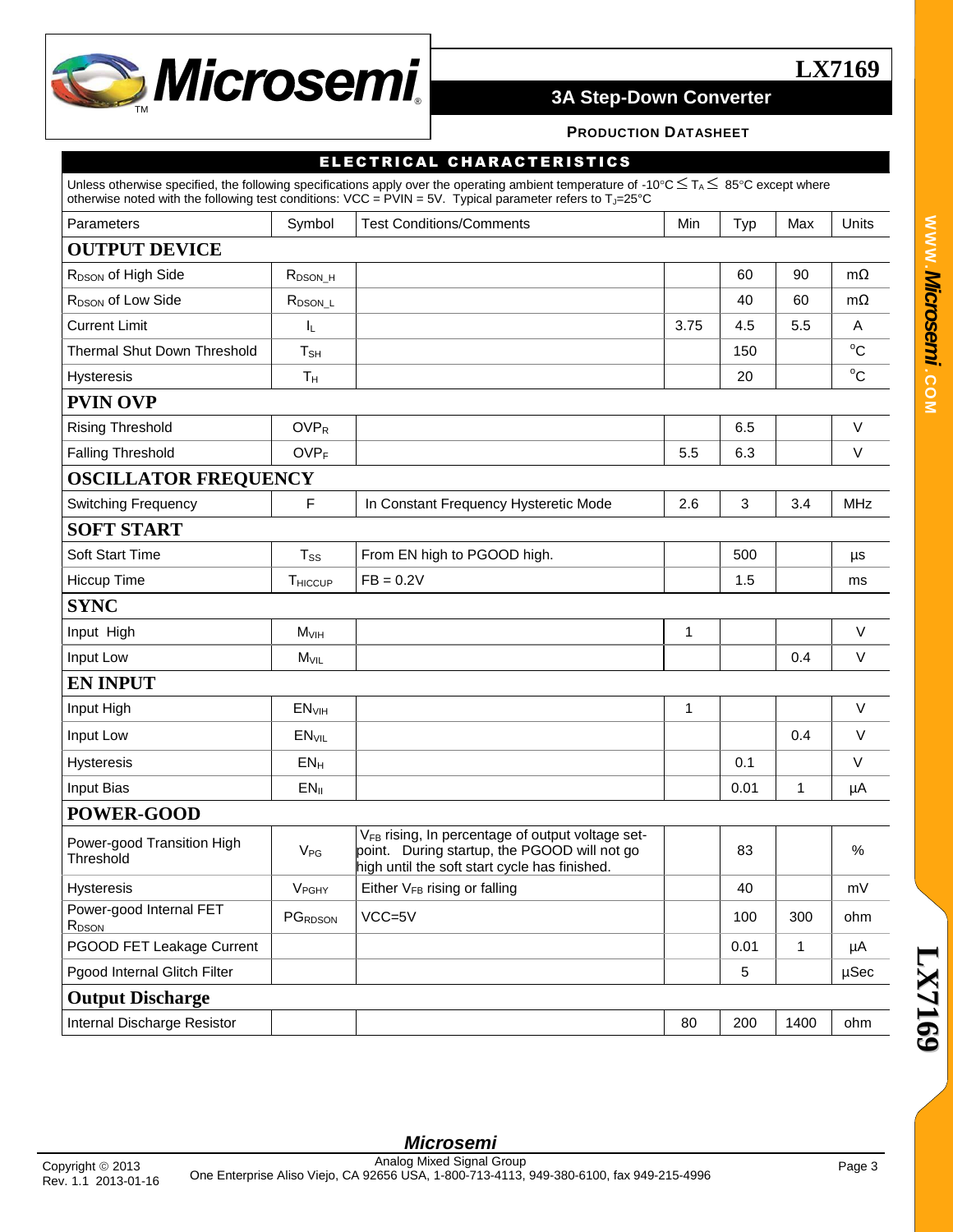

### **PRODUCTION DATASHEET**

|              |                | FUNCTIONAL PIN DESCRIPTION                                                                                                                                                                                                                                                                                                                                                                                                                                                       |
|--------------|----------------|----------------------------------------------------------------------------------------------------------------------------------------------------------------------------------------------------------------------------------------------------------------------------------------------------------------------------------------------------------------------------------------------------------------------------------------------------------------------------------|
| <b>Name</b>  | Pin#           | <b>Description</b>                                                                                                                                                                                                                                                                                                                                                                                                                                                               |
| <b>FB</b>    | 1              | Voltage feedback pin. Connect to the output terminal through a resistor divider network to<br>set the output voltage of the regulator to the desired value.                                                                                                                                                                                                                                                                                                                      |
| <b>VOUT</b>  | $\overline{2}$ | Attached to V <sub>OUT</sub> .                                                                                                                                                                                                                                                                                                                                                                                                                                                   |
| <b>GND</b>   | 3,4            | Ground pin for the power stage.                                                                                                                                                                                                                                                                                                                                                                                                                                                  |
| SW           | 5,6            | Switch-node pin. Connect the output inductor between this pin and output capacitor. When<br>the chip is DISABLED, the internal discharge resistor will be enabled to discharge the<br>output capacitance. The current will flow into this pin.                                                                                                                                                                                                                                   |
| <b>PVIN</b>  | 7,8            | Input voltage terminal of the regulator. A minimum of 10µF, X5R type ceramic capacitor<br>must be connected as close as possible from this pin to PGND plane to insure proper<br>operation.                                                                                                                                                                                                                                                                                      |
| <b>VCC</b>   | $9\,$          | Analog input voltage terminal. Connect this pin to VIN with a 10ohm resistor and connect a<br>1µF ceramic capacitor from VCC to GND.                                                                                                                                                                                                                                                                                                                                             |
| EN           | 10             | Pull this PIN higher than 1V will enable the CHIP. When pulled low, the IC will turn off and<br>the Internal discharge FETwill turn on to discharge the output capacitor through the SW pin.                                                                                                                                                                                                                                                                                     |
| <b>PGOOD</b> | 11             | Power-good pin. This is an open-drain output and should be connected to a voltage rail with<br>an external pull-up resistor. During the power on, this pin switches from Low to Hi state<br>when FB voltage reaches above the power good threshold and the internal soft start has<br>finished its operation. It will be pulled low when the FB falls below the power good<br>threshold minus the hysteresis It will turn back on when the pull FB rises above the<br>threshold. |
| <b>SYNC</b>  | 12             | This pin should be tied to ground when not in use. When a clock is connected. The IC will<br>be in synchronous mode and switching frequency is synchronized to external CLOCK.                                                                                                                                                                                                                                                                                                   |
| Power PAD    |                | Ground pin for the power stage and analog circuit. For good thermal connection, this PAD<br>must be connected using VIAs to the GND plane and to the LAND pattern of the IC.                                                                                                                                                                                                                                                                                                     |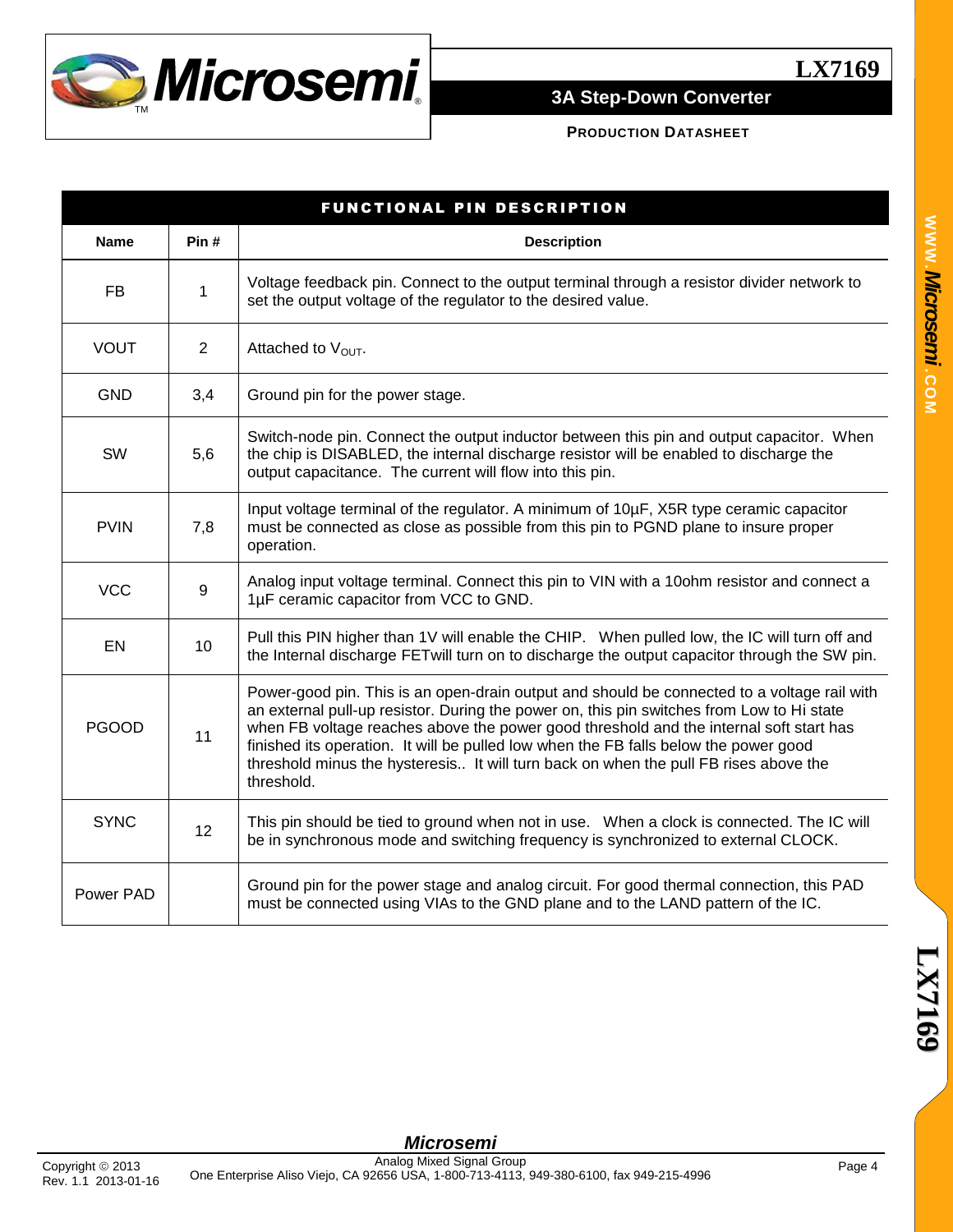

# **LX7169**

# **3A Step-Down Converter**

**PRODUCTION DATASHEET**

### FUNCTIONAL BLOCK DIAGRAM



Figure. 1. Functional Block Diagram.

*Microsemi*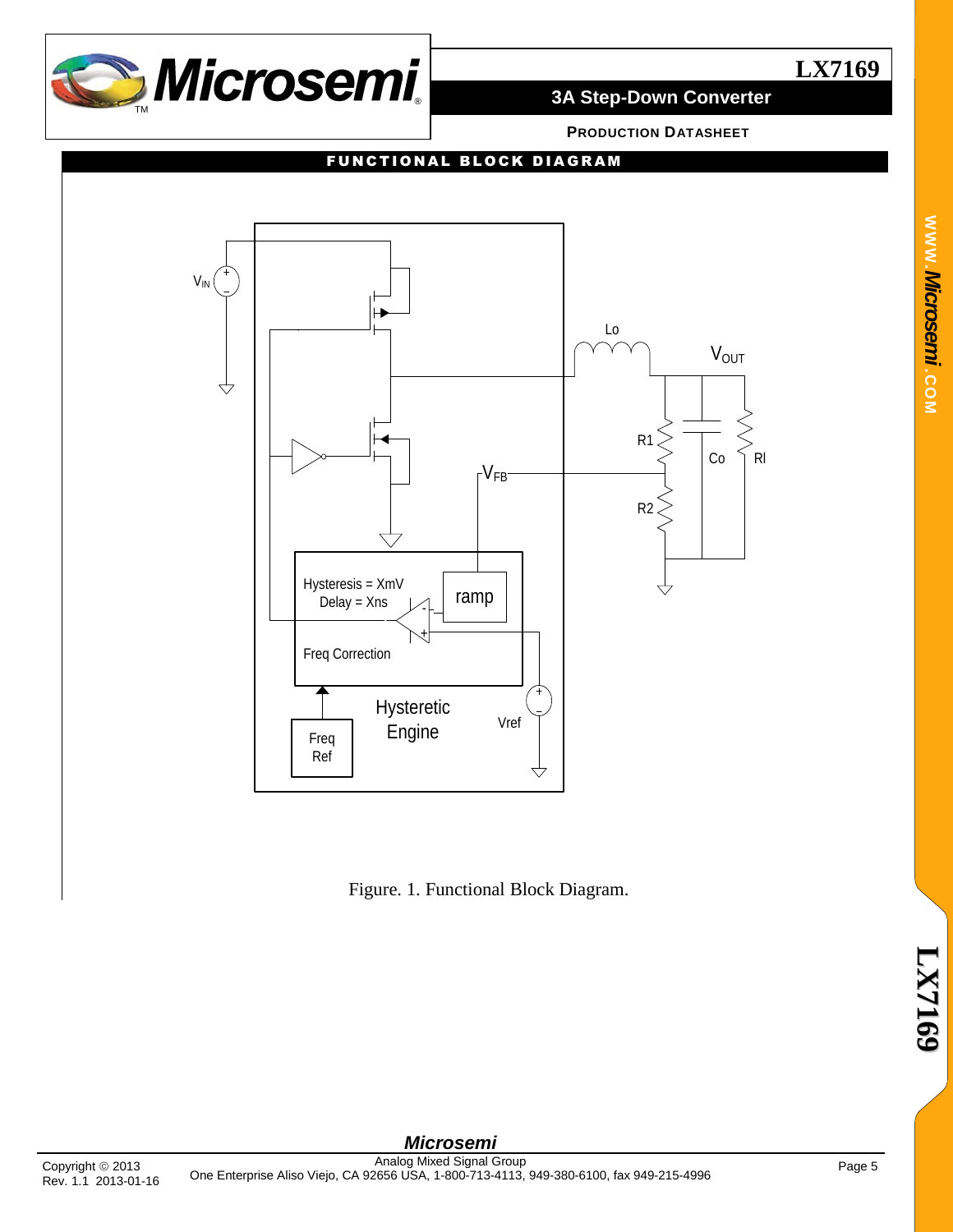

**PRODUCTION DATASHEET**

### **OPERATION THEORY**

# *Basic Operation*

The operation of the controller consists of comparing the  $V_{\text{fb}}$  voltage to an internal reference. When the  $V_{fb}$  voltage is lower than the  $V_{ref}$ , the upper switch turns on. When the  $V_{fb}$  voltage is higher than  $V_{ref}$ , the upper switch turns off and the lower switch turns on. An internal ramp is used to stabilize the switching frequency and keep the  $V_{fb}$  immune to the output capacitor, Co, value or parasitic components (i.e. esr, esl). In addition, a frequency control loop ensures the switching frequency is constant under continuous conduction mode of operation.

# *Setting of the Output Voltage*

The values of R1 and R2 are chosen so according to the following equations:

$$
V_{OUT} = \left(\frac{R_1}{R_2} + 1\right) V_{ref}
$$

# *Startup*

The Reference is ramped up from zero voltage to 0.8V in 500µS. During this time, the PGOOD is pulled low. When the reference reaches 0.8V, signaling the end of the soft start cycle, the PGOOD pin will go high within 5µS.

# *Over Current Protection*

The IC has the ability to protect against all types of short circuit protection. It has cycle by cycle short protection that turns off the upper mosfet and ends the cycle when the current exceeds the OCP threshold, when this occurs, the off time is at least 200ns before the upper fet is turned on again After startup, if the FB pin drops below the Feedback UVLO threshold, the chip will go into a hiccup mode of operation. This helps to protect against a crowbar short circuit. The FB UVLO Alarm is not active during startup.

# *Hiccup Mode of Operation*

Hiccup mode of operation will protect the IC during a short of the output. After startup, it will be triggered when the FB UVLO is exceeded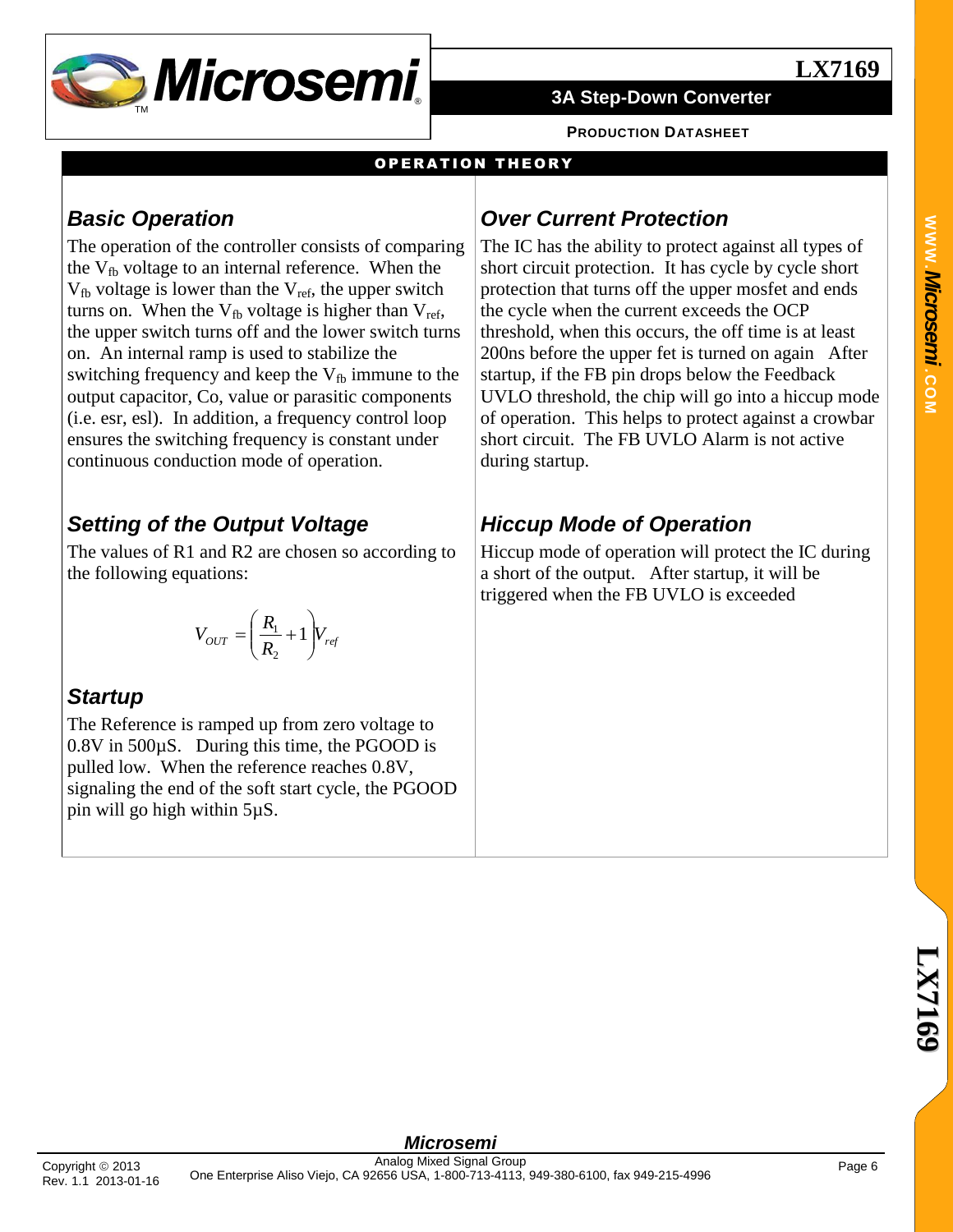

# **LX7169**

## **3A Step-Down Converter**

**PRODUCTION DATASHEET**





*Microsemi* 2A Dynamic response (0.47µH, 2x22µF)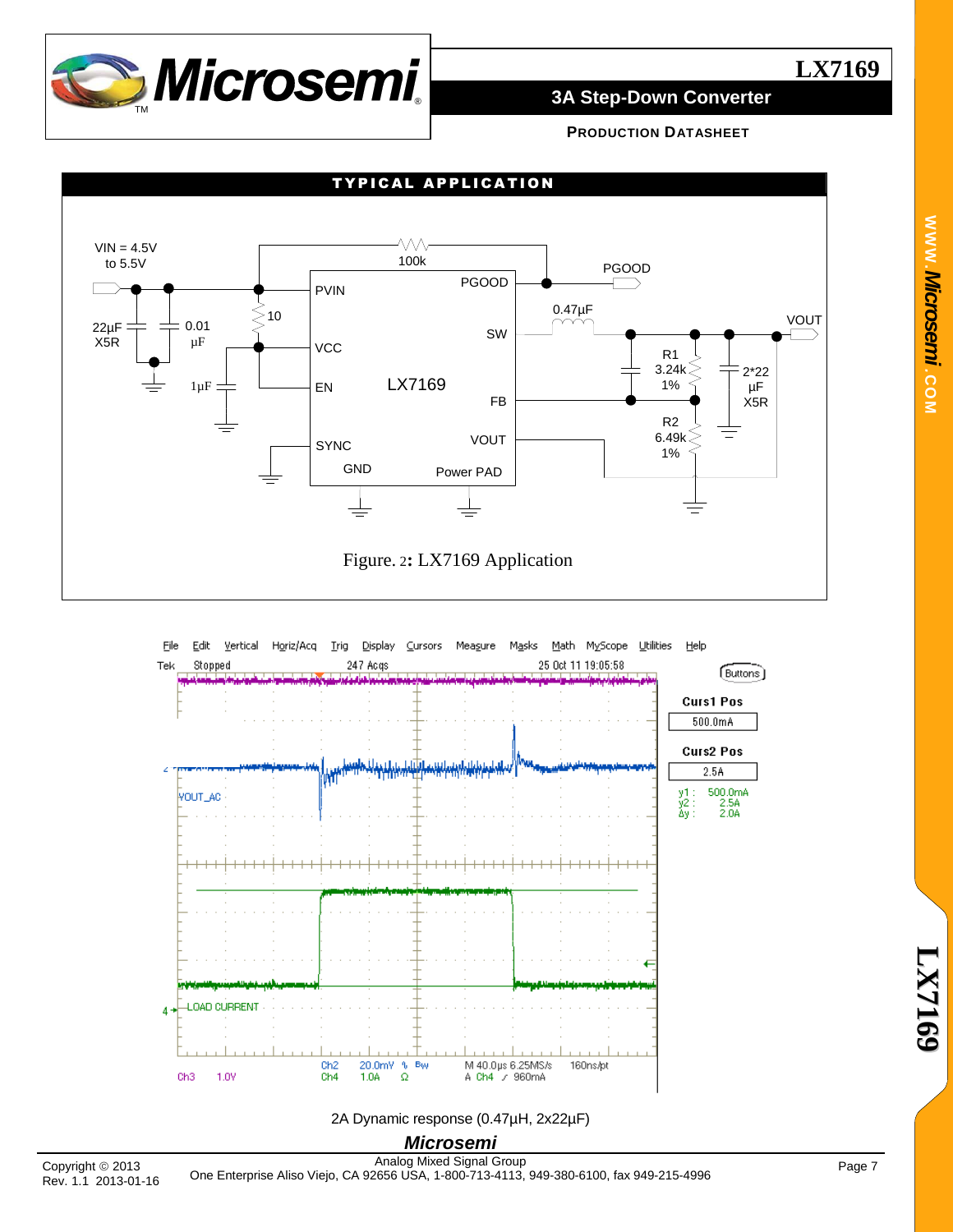

**PRODUCTION DATASHEET**



Figure 3. LX7169 Efficiency (Inductor part number: IHLP1616ABER47M01 )